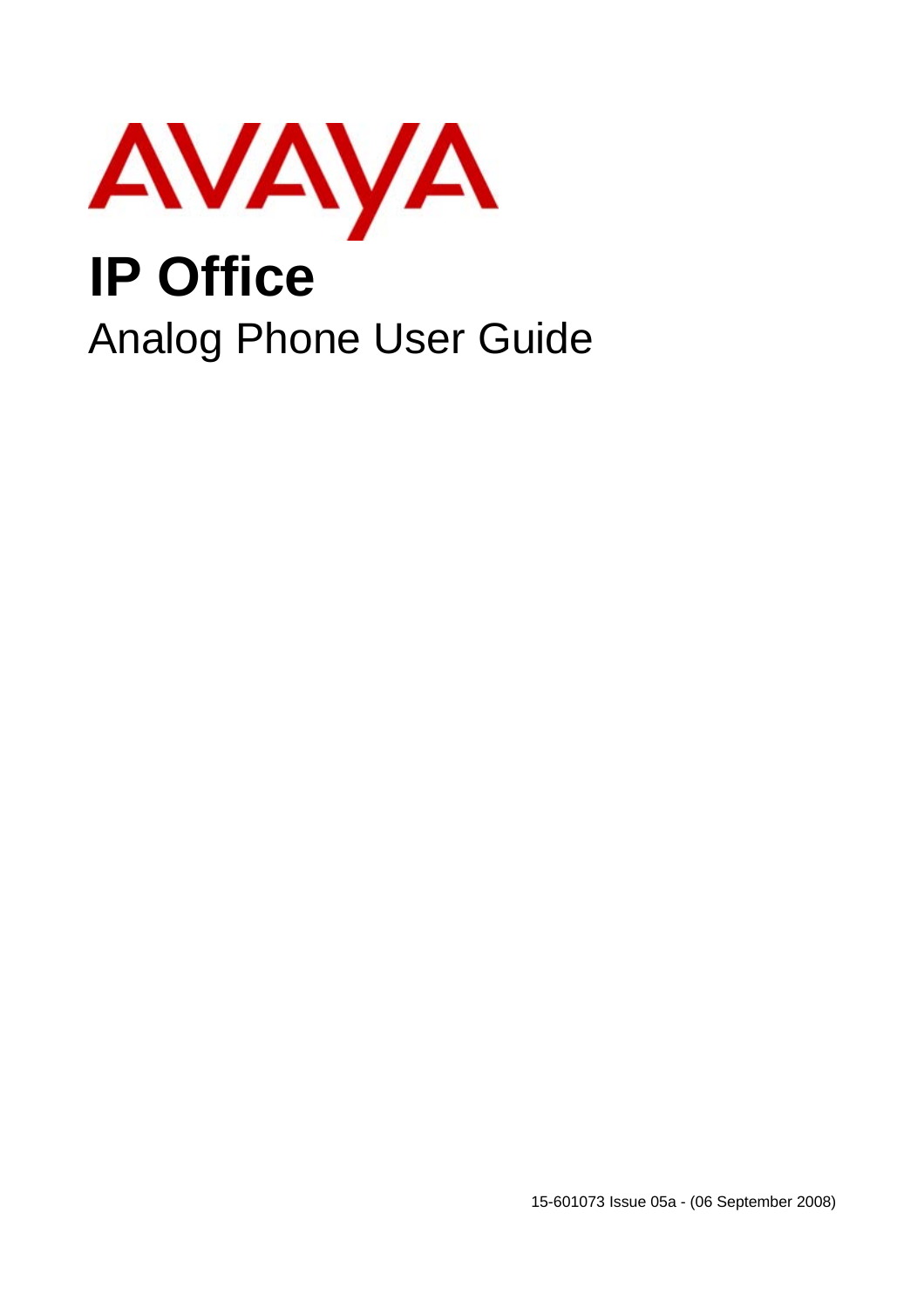#### © 2008 AVAYA All Rights Reserved.

#### Notice

While reasonable efforts were made to ensure that the information in this document was complete and accurate at the time of printing, Avaya Inc. can assume no liability for any errors. Changes and corrections to the information in this document may be incorporated in future releases.

#### Documentation Disclaimer

Avaya Inc. is not responsible for any modifications, additions, or deletions to the original published version of this documentation unless such modifications, additions, or deletions were performed by Avaya.

#### Link Disclaimer

Avaya Inc. is not responsible for the contents or reliability of any linked Web sites referenced elsewhere within this Documentation, and Avaya does not necessarily endorse the products, services, or information described or offered within them. We cannot guarantee that these links will work all of the time and we have no control over the availability of the linked pages.

#### License

USE OR INSTALLATION OF THE PRODUCT INDICATES THE END USER'S ACCEPTANCE OF THE TERMS SET FORTH HEREIN AND THE GENERAL LICENSE TERMS AVAILABLE ON THE AVAYA WEBSITE AT http://support.avaya.com/LicenseInfo/ ("GENERAL LICENSE TERMS"). IF YOU DO NOT WISH TO BE BOUND BY THESE TERMS, YOU MUST RETURN THE PRODUCT(S) TO THE POINT OF PURCHASE WITHIN TEN (10) DAYS OF DELIVERY FOR A REFUND OR CREDIT.

Avaya grants End User a license within the scope of the license types described below. The applicable number of licenses and units of capacity for which the license is granted will be one (1), unless a different number of licenses or units of capacity is specified in the Documentation or other materials available to End User. "Designated Processor" means a single stand-alone computing device. "Server" means a Designated Processor that hosts a software application to be accessed by multiple users. "Software" means the computer programs in object code, originally licensed by Avaya and ultimately utilized by End User, whether as stand-alone Products or pre-installed on Hardware. "Hardware" means the standard hardware Products, originally sold by Avaya and ultimately utilized by End User.

License Type(s): Designated System(s) License (DS).

End User may install and use each copy of the Software on only one Designated Processor, unless a different number of Designated Processors is indicated in the Documentation or other materials available to End User. Avaya may require the Designated Processor(s) to be identified by type, serial number, feature key, location or other specific designation, or to be provided by End User to Avaya through electronic means established by Avaya specifically for this purpose. Copyright

Except where expressly stated otherwise, the Product is protected by copyright and other laws respecting proprietary rights. Unauthorized reproduction, transfer, and or use can be a criminal, as well as a civil, offense under the applicable law.

#### Third-Party Components

Certain software programs or portions thereof included in the Product may contain software distributed under third party agreements ("Third Party Components"), which may contain terms that expand or limit rights to use certain portions of the Product ("Third Party Terms"). Information identifying Third Party Components and the Third Party Terms that apply to them is available on Avaya's web site at: http://support.avaya.com/ThirdPartyLicense/

#### Avaya Fraud Intervention

If you suspect that you are being victimized by toll fraud and you need technical assistance or support, call Technical Service Center Toll Fraud Intervention Hotline at +1-800-643-2353 for the United States and Canada. Suspected security vulnerabilities with Avaya Products should be reported to Avaya by sending mail to: securityalerts@avaya.com. For additional support telephone numbers, see the Avaya Support web site (http://www.avaya.com/support).

#### **Trademarks**

Avaya and the Avaya logo are registered trademarks of Avaya Inc. in the United States of America and other jurisdictions. Unless otherwise provided in this document, marks identified by "®," "™" and "SM" are registered marks, trademarks and service marks, respectively, of Avaya Inc. All other trademarks are the property of their respective owners.

#### Documentation information

For the most current versions of documentation, go to the Avaya Support web site (http://www.avaya.com/support) or the IP Office Knowledge Base (http://marketingtools.avaya.com/knowledgebase/).

#### Avaya Support

Avaya provides a telephone number for you to use to report problems or to ask questions about your contact center. The support telephone number is 1 800 628 2888 in the United States. For additional support telephone numbers, see the Avaya Web site: http://www.avaya.com/support.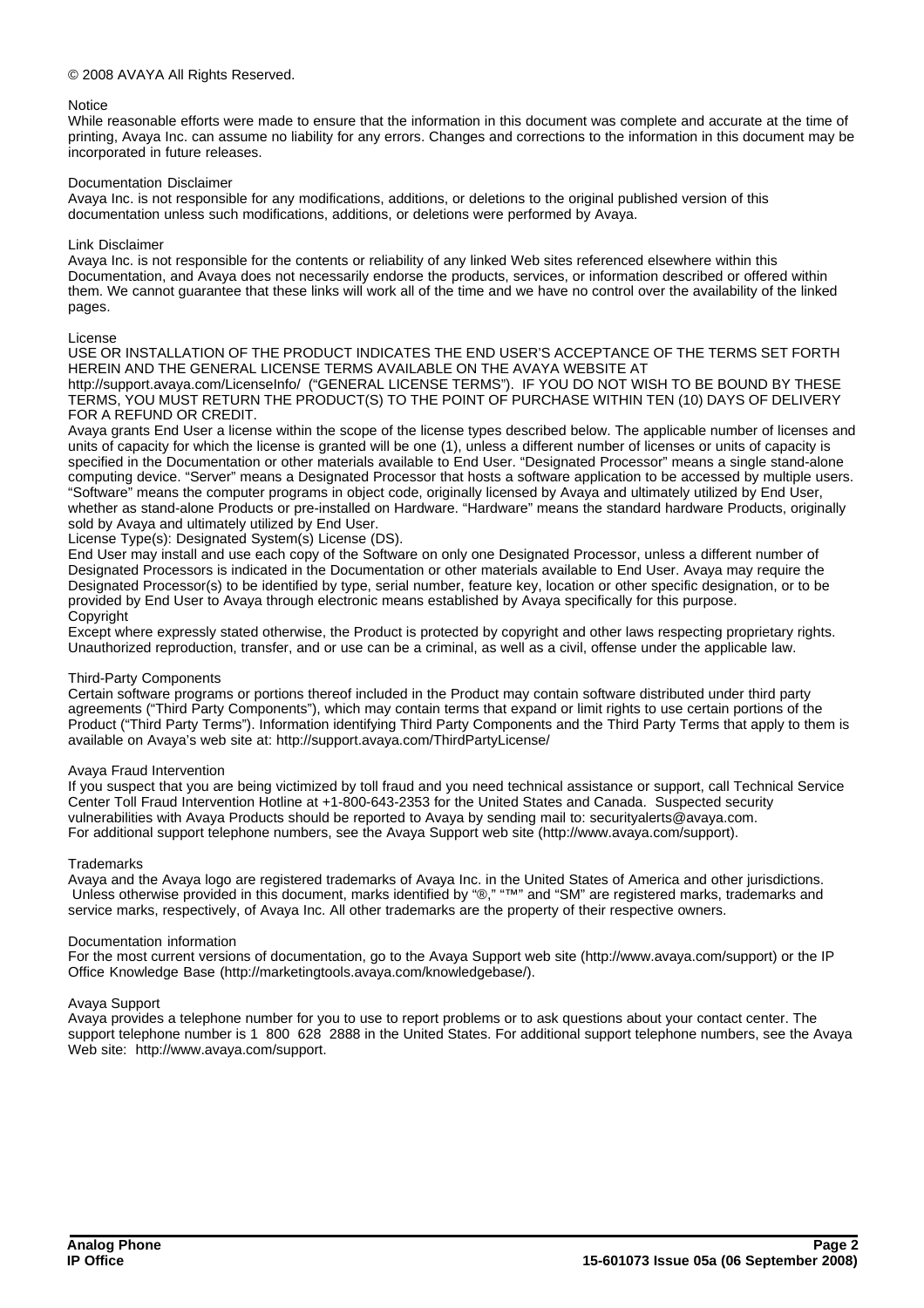## **Contents**

## 1. The Telephone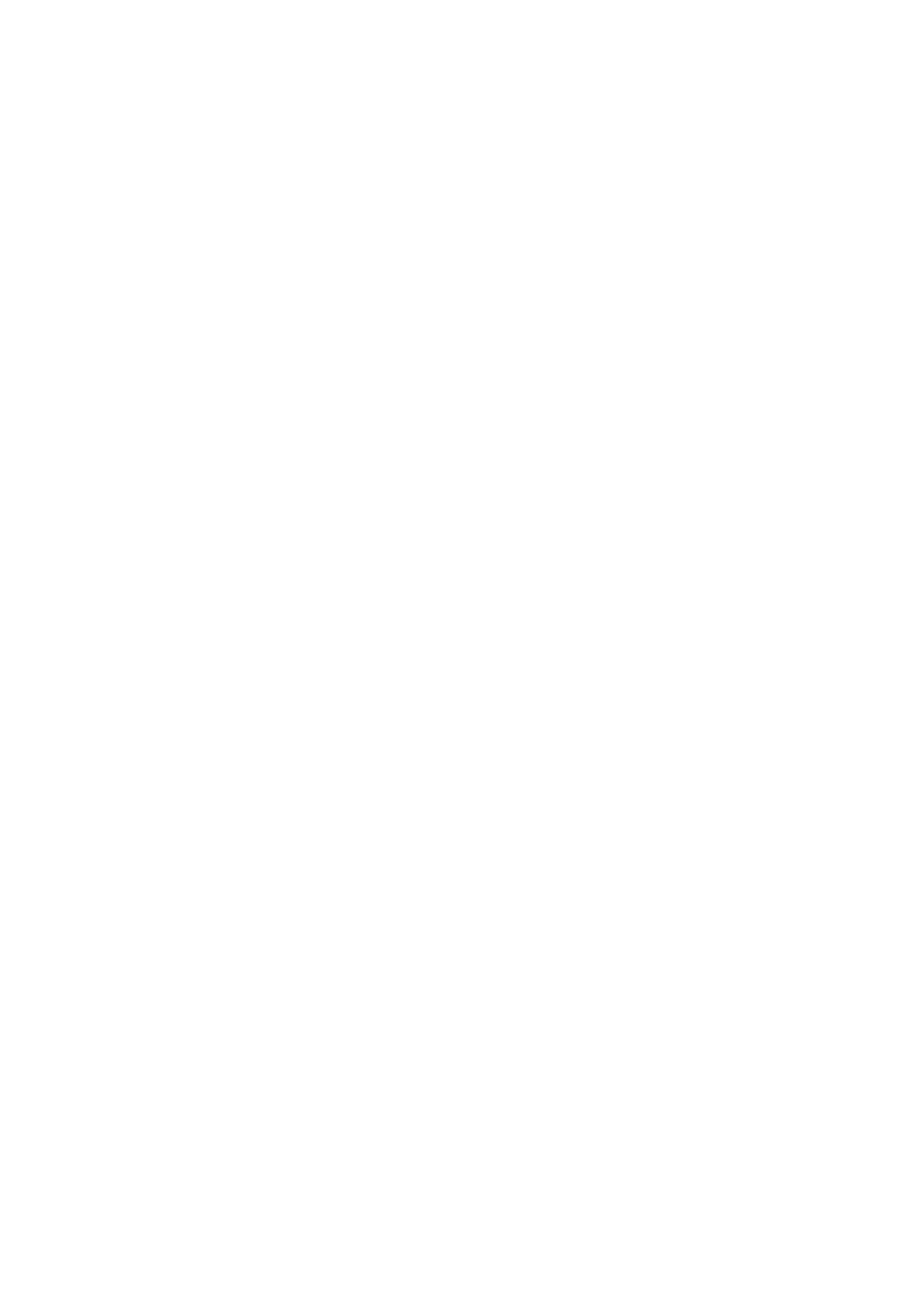# **The Telephone Chapter 1.**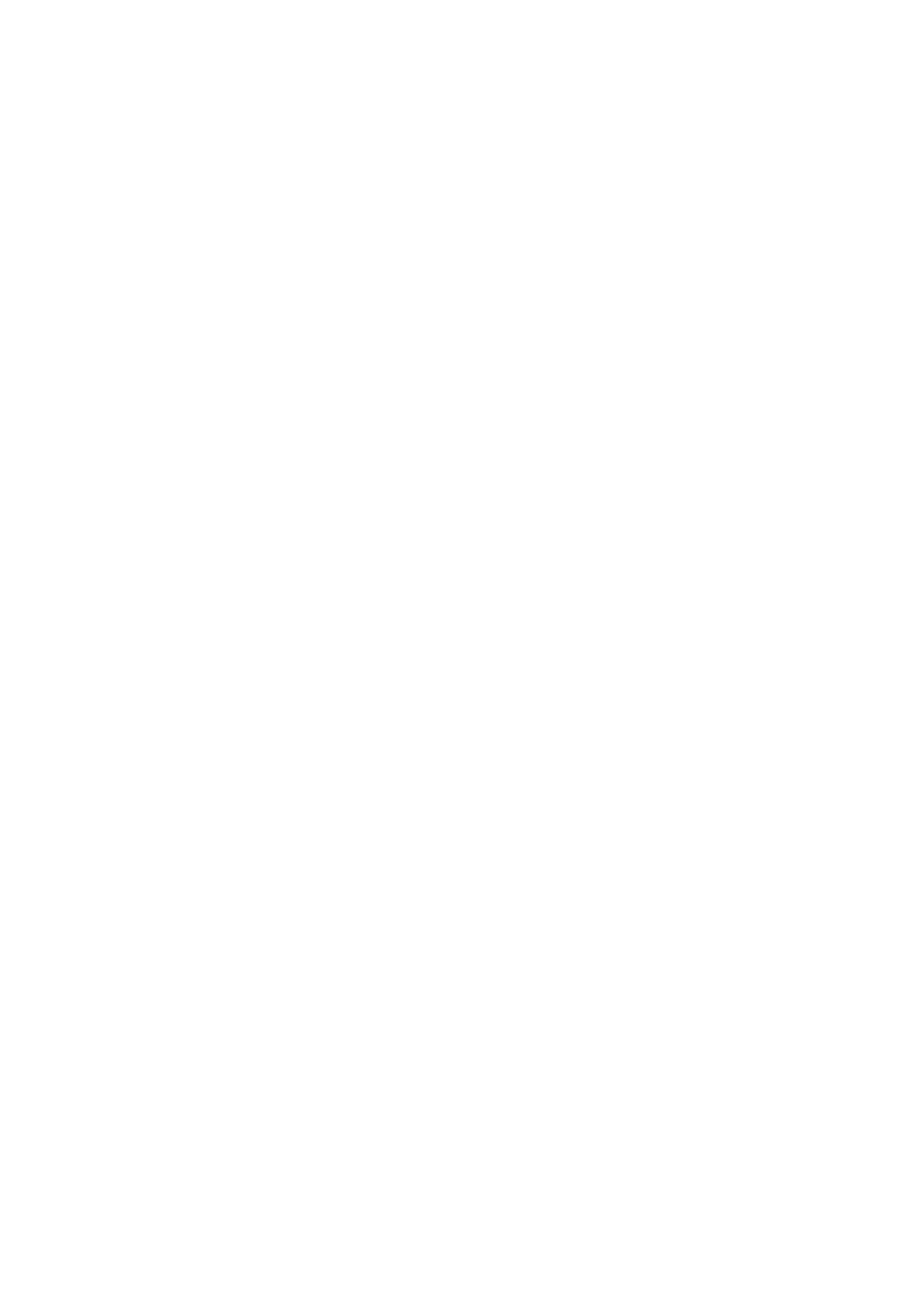## **1. The Telephone**

This guide covers the general operation of analog telephones on the IP Office telephone system.

## **1.1 Making Calls**

**To make a call to another extension**: Pick up the handset and dial the number. If the number is busy, you can use *Ring Back When Free* as follows:

- 1. Dial any digit and hang up. When the extension you called is free, your phone will ring (a burst of three rings).
- 2. Lift the handset and the extension is dialed automatically.

**To make an external call**:

Pick up the handset and either dial the number (there is no need to add an external call prefix to get an outside line) or use a *speed dial* code (contact your system administrator for a list of your speed codes).

If you hear busy tone whilst dialling, then the call may be barred. Your system administrator can bar certain calls, such as those to premium rate numbers and international calls.

## **1.2 Answering Calls**

**To answer a call ringing at your own extension**:

Pick up the handset; internal calls have a single ring cadence, external calls have a double ring cadence.

**To answer a call ringing at another extension:** You can answer from your own phone by using *Call Pick-Up*, lift your handset and dial:

- · **\*30**, to answer a call ringing anywhere.
- · **\*31**, to answer a call within your group.
- · **\*32\*201#**, to answer the call for a particular extension, in this example 201.

#### **Note**

If your phone rings for any longer than a specified period (15 seconds in default), any re-direction feature that you have activated, such as voicemail or call forwarding, will come into effect.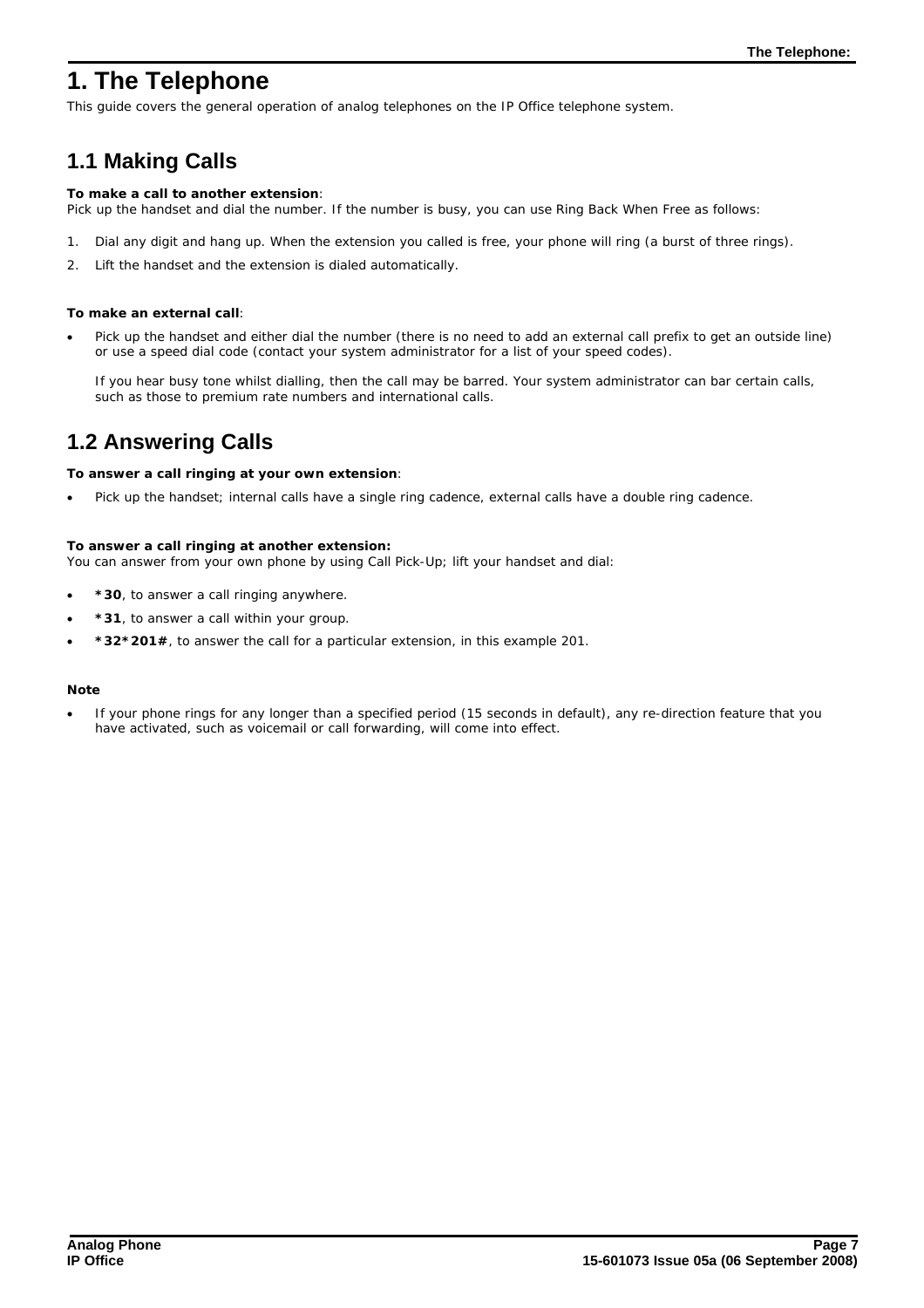## **1.3 Transferring Calls**

**To transfer a call to another extension:**

- 1. To get a dial tone, press **R** and put your current caller on hold.
- 2. Dial the other extension number; you can either hang up when it rings or wait until the other extension answers.

If the call is not answered or the extension is busy, press **R** to return to the held call. If the caller wishes to wait until the busy extension is free, the call can be *queued* to that extension as follows: If the call is not answered or the extension is busy, press R to return to the busy extension is free, the call can be *queued* to that extension as folle.<br>To place the caller on hold, press R. To obtain a dial tone, press

- · To place the caller on hold, press **R**. To obtain a dial tone, press **R** again.
- 

## **1.4 Call Waiting**

**Call Waiting** alerts you if another call arrives while you are already making a call, by making a beep at a six second interval.

If you hear the Call Waiting signal, press **R** to put the present caller on hold and to connect you to the new call. To return to the original caller, press **R** again.

To turn call waiting on, dial **\*15**. To turn it off, dial **\*16**.

## **1.5 Call Forwarding**

Your calls can be forwarded to another extension or an external number when:

- You are away from your desk (on no answer).
- **or**
- Your extension is busy (on all Call Appearance keys).
- **or**
- You are away from the office (e.g. when you are on holiday).

**The following options are available for call forwarding:**

- · To set the number to which your calls are forwarded, dial **\*07\*201#** (forwarding to 201 in this example).
- · To switch Forward Unconditional On (i.e. not Hunt Group), dial **\*01**. The letter **D** is displayed. To switch it off, dial **\*02**.
- · To switch Forward On Busy On, dial **\*03**. To switch it off, dial **\*04**.
- · To switch Forward On No Answer On, dial **\*05**. To switch it off, dial **\*06**.
- · To switch Forward Hunt Group Calls On, dial **\*50**. To switch it off, dial **\*51**. This setting is for Forward Unconditional only.
- · To Cancel All Forwarding, dial **\*00**.

#### **Note**

- · Cancelling all forwarding will also cancel any **Follow Me** you have set.
- · Your system administrator may have configured a forwarding number on your behalf. If so, by pressing the star code from your extension, you can over-ride the configured number. *Forwarding on No Answer* is not effective if you are using voicemail.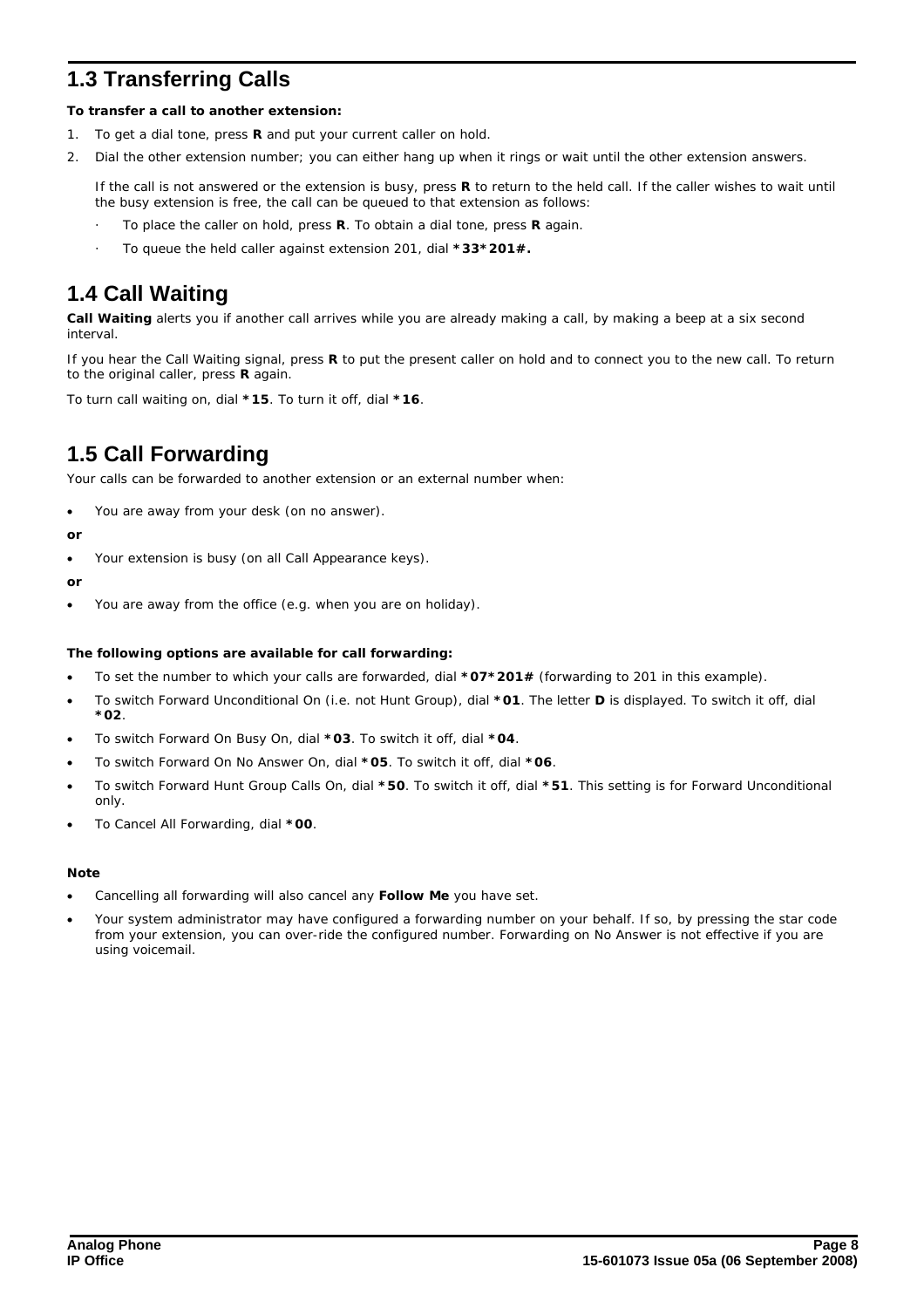## **1.6 Diverting Calls**

You can divert your calls to another extension using **Follow Me**. Unlike **Forward**, **Follow me** can only be used to divert calls to another internal extension on the same IP Office.

## **Note**

· If you do not answer calls at the temporary extension, they are forwarded to your own voicemail or call forwarding number.

**To use Follow-Me-Here from another extension:** In this case, **N** is your home extension

- · Dial **\*12\****N***#** from the extension you are temporarily using.
- Dial \*13\* $N#$  to re-direct the calls back to your own extension, before you return to it.

**To use Follow-Me-To from your home extension:** In this case, **N** is the extension to which you want your calls diverted.

- Dial \*14\* $\mathcal{N}$  from your own extension.
- Dial \*14\*# to cancel either feature from your own extension.

## **Notes**

- · If you use the option **Cancel All Forwarding**, your **Follow Me** will also be cancelled.
- Follow Me does not apply to the following call types:
	- -Voicemail Callback
	- -Automatic Call Back
	- -Hold or Park return.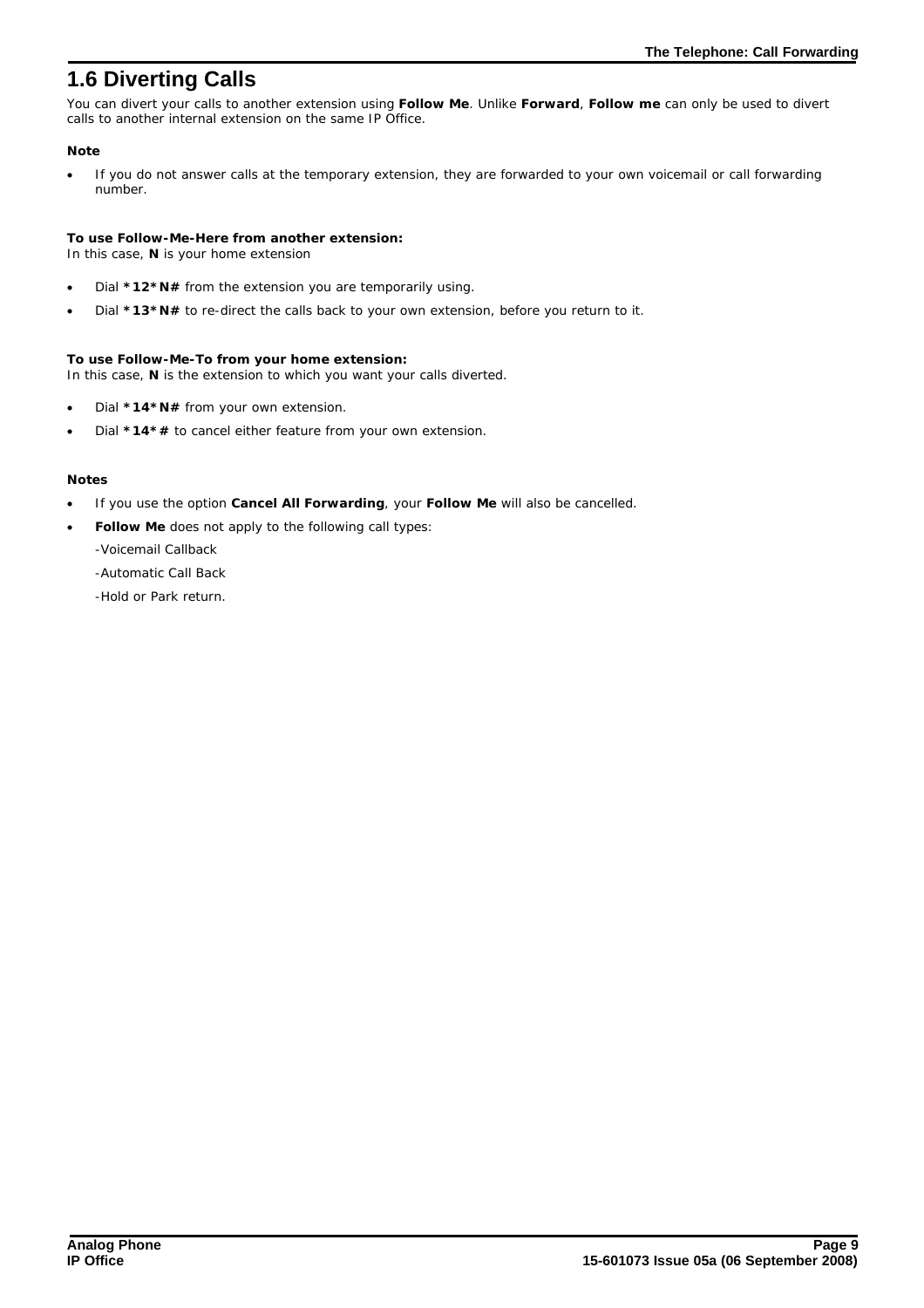## **1.7 Do Not Disturb**

You may choose to receive no calls at all or only those from particular callers on your exceptions list:

- · To switch Do Not Disturb on (with or without exceptions), dial **\*08**. To switch it off, dial **\*09**.
- To add a number to the exception list, dial \*10\*N#
- · To delete a number from the exception list, dial **\*11\*N#**.

#### **Note**

- · Your callers, other than your exceptions, either hear busy tone or are re-directed to your voicemail.
- The only call that will ignore the Do Not Disturb rule will be one where you were the original caller, then performed an unsupervised transfer to another extension. If that extension does not answer, the call will be re-directed to you as the originator.

## **1.8 Voicemail**

You can enable voicemail to allow callers to leave messages when you are out of the office, away from your desk or engaged on another phone call. Voicemail messages can be retrieved internally or externally via any phone. Your voicemail may be set up to deliver your messages by calling you whenever you hang up: this feature is known as *Voicemail Ringback*.

### **Note**

· Not all systems support voicemail or have voicemail installed.

**The following options are available for voicemail:**

- · To switch voicemail on, dial **\*18**. To switch it off, dial **\*19**.
- · To retrieve your voicemail, dial **\*17**.
- · To turn Voicemail Ringback on, dial **\*48**. To turn it off, dial **\*49**.

Dialling a number whilst listening to your messages invokes further facilities:

- Once messages have been delivered, they are held on the system for 24 hours.
- · You can collect your voicemail from another extension by using the PIN your system administrator has set up for you. You can collect your messages if you are out of the office, by either dialling from a number that has been registered for the purpose or by dialling your extension number and PIN when prompted. If validation is successful, then dial **2** to retrieve your mail.
- · The system administrator also specifies the reception number, to which the call is diverted if the caller dials **0**, and your email address if your voicemail and email are integrated.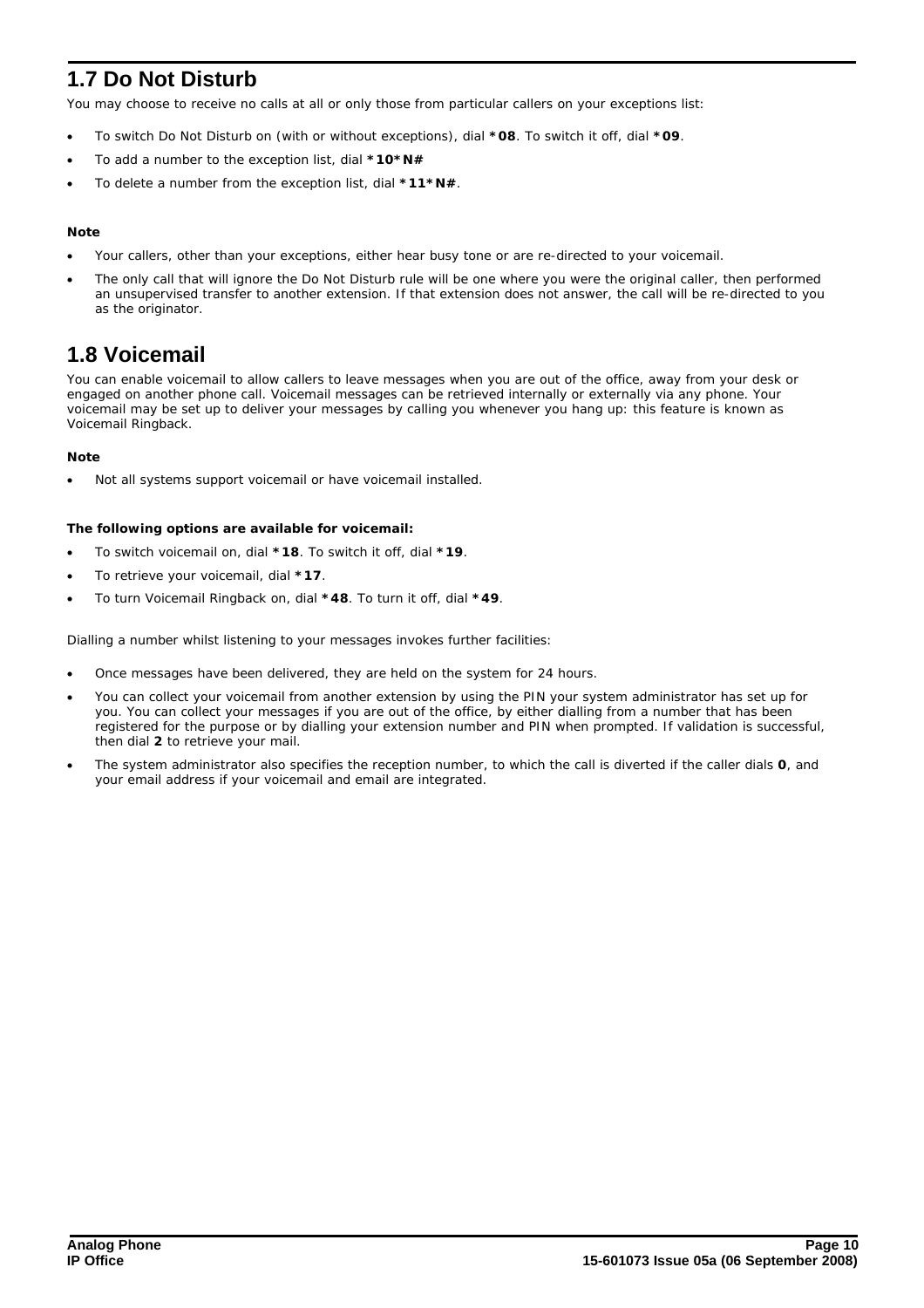## **1.9 The System Administrator**

The system enables you to set up a wide range of advanced telephony features, with your own numbering plan, speed dialling and feature codes. It also allows you to restrict access, selectively, to certain numbers for external calls and to permit controlled access to your local network for staff working away from your premises.

Codes and phone numbers can be set up for the benefit of all users or can be assigned to individual extensions. Codes for speed dialling may be up to eight digits and may include the **\*** and **#** symbols. The default feature codes can be deleted and replaced by alternatives, if required.

In use, phone numbers programmed for individual extensions take precedence over general ones, and those entered at extensions take overall precedence; these remain in force until cancelled by the user or when the system is re-booted.

## **1.10 Default Speed Dial and Feature Codes**

Your system administrator can set up Speed Dial codes for frequently used numbers. These can be full numbers, area codes, or prefixes which give access to other phone service providers.

The phone system also has a number of short codes for special features. The set below are the default codes, note however that these can be edited and changed by your system administrator.

In the short codes below, *N* represents another number such as an extension number.

| $*01$  | Forward Unconditional On               | $*15$     | Call Waiting On          |
|--------|----------------------------------------|-----------|--------------------------|
| $*02$  | Forward Unconditional Off              | $*16$     | Call Waiting Off         |
| $*03$  | Forward on Busy On                     | $*17$     | <b>Voicemail Collect</b> |
| $*04$  | Forward on Busy Off                    | $*18$     | Voicemail On             |
| $*05$  | Forward on No Answer On                | $*19$     | Voicemail Off            |
| $*06$  | Forward on No Answer Off               | $*26$     | Clear Call Waiting       |
| *07*N# | Forward to Number                      | $*27*N#$  | Hold Call Waiting        |
| $*08$  | Do Not Disturb On                      | $*30$     | Call Pick Up Any         |
| $*09$  | Do Not Disturb Off                     | $*31$     | Call Pick Up Group       |
|        | *10*N# Do Not Disturb Exception Add    | $*32*N#$  | Call Pick Up Extension   |
|        | *11*N# Do Not Disturb Exception Delete | $*33*$ N# | Call Queue               |
|        | *12*N# Follow Me Here                  | $*48$     | Voicemail Ringback On    |
|        | *13*N# Follow Me Here Cancel           | $*49$     | Voicemail Ringback Off   |
|        | *14*N# Follow Me To                    | *57 * N#  | Forward on Busy Number   |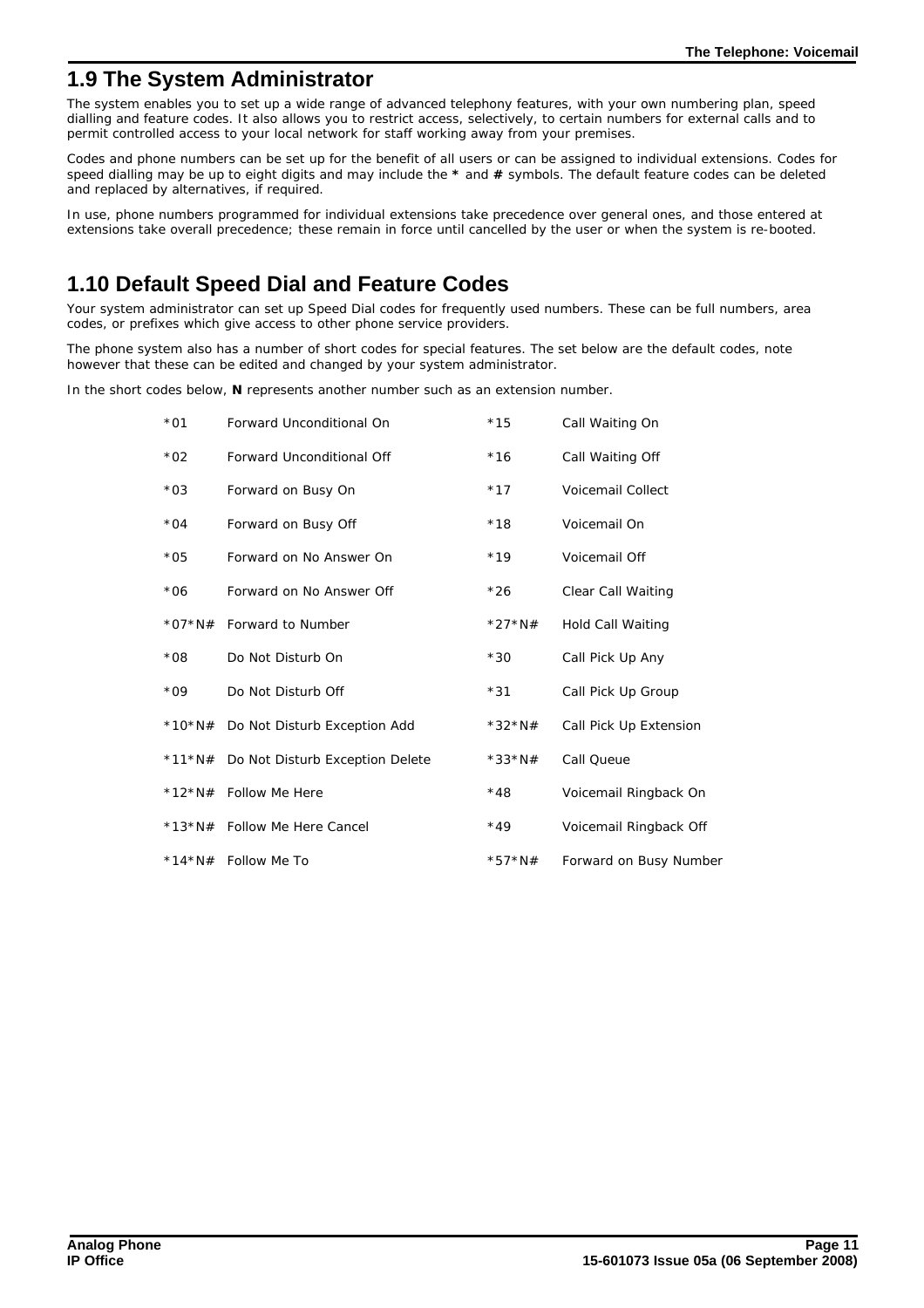## **1.11 Private Call**

The Private Call feature is used to prevent any intrusions during the call. Private call can be activated either before or during a call and will set the phone status to 'cannot be intruded' until you switch the Private Call feature off.

If you place an intrusive call to an extension with Private Call on, you will hear the Number Unobtainable tone.

**Note**

· Private call is not a default feature. If you require this option, contact your administrator.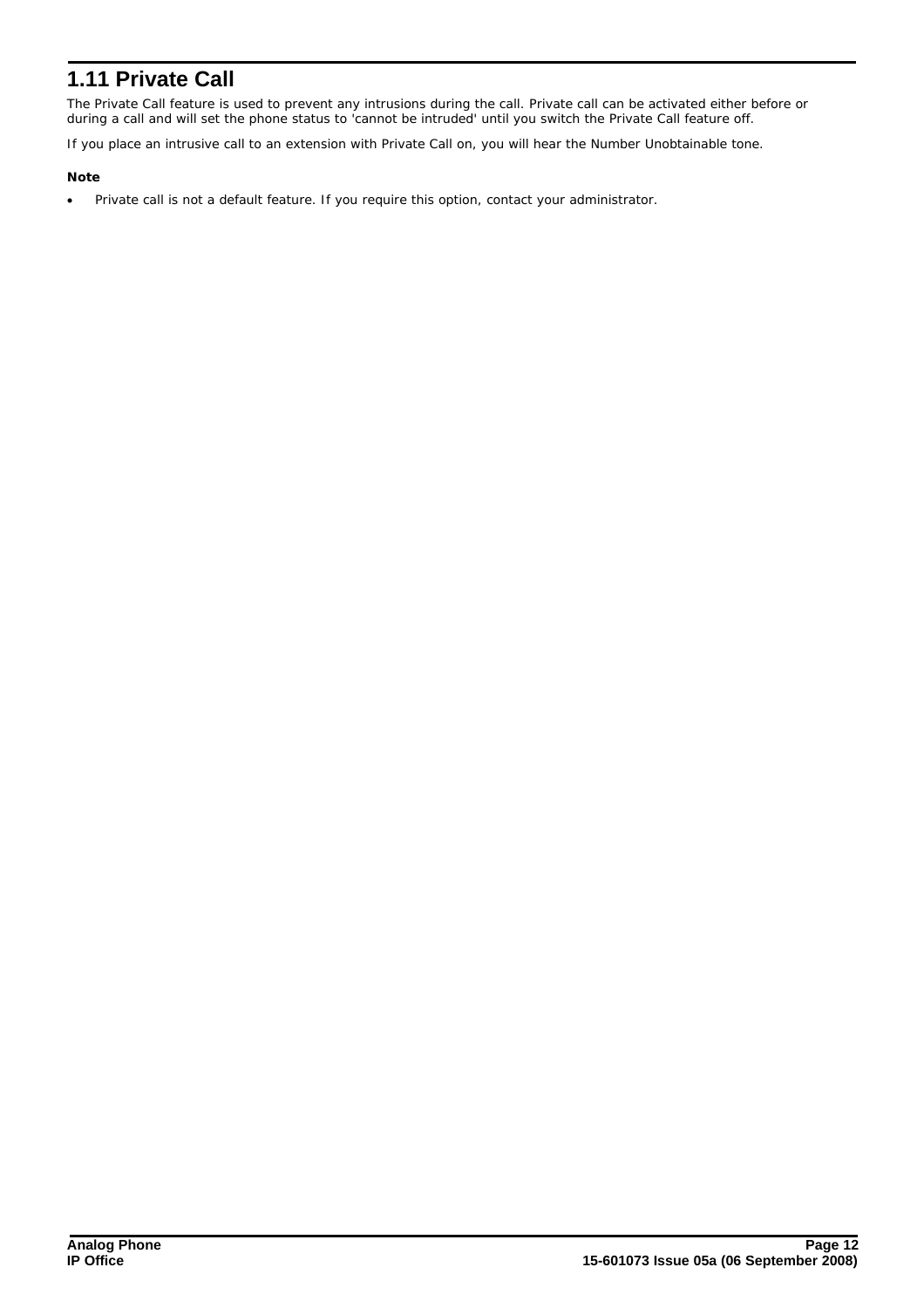## **Index**

**A** answering calls 7 **C** call answering 7 diverting 9 external 7 forwarding 8, 11 internal 7 making 7 pick up 11 private call 12 transferring 8 voicemail 10, 11 waiting 8, 11 **D** default codes 11 diverting calls 9 do not disturb 10, 11 **E** external calls 7 **F** feature codes 11 follow me 11 **I** internal calls 7 **P** private call 12 **S**

speed dials 11 system administrator 11